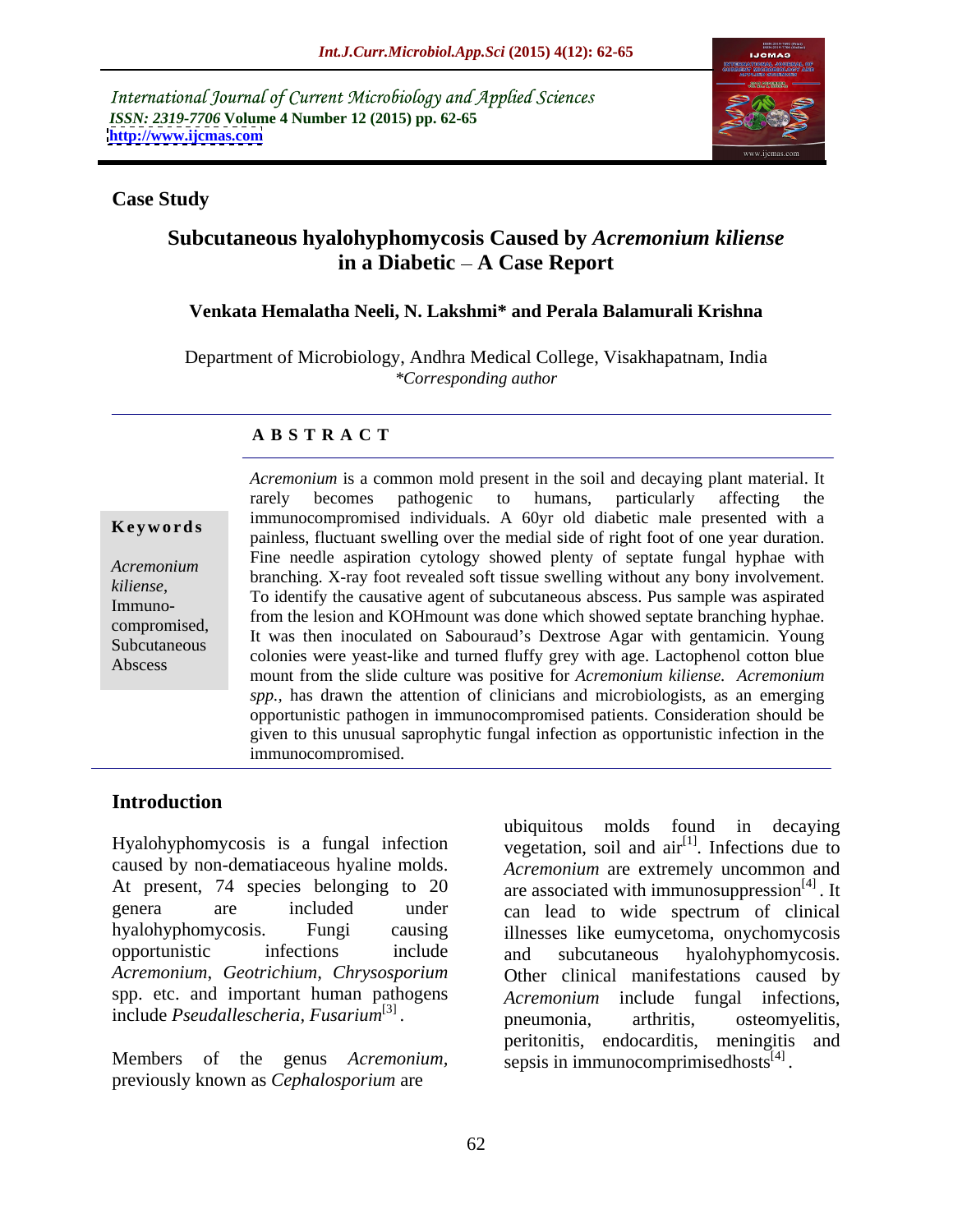A 60yr old male, a known diabetic since ten

Fine Needle Aspiration Cytology (FNAC) report revealed the presence of isolate was identified as *Acremonium* inflammatory cells against a necrotic background with plenty of septate fungal hyphae with branching. X-ray foot, both **Results and Discussion** antero-posteior and lateral views, showed

showed the presence of branching, septate

The pus sample was then inoculated on Acremonium kiliense fungemia with four days of incubation, SDA showed moist colonies, almost yeast-like in appearance, spreading over the agar surface. On  $15<sup>th</sup>$  day **Conclusion** of incubation, the colonies became fluffy suggested the slow-growing nature of the clinicians and microbiologists, as an fungus. The contract of the contract of the contract of the contract of the contract of the contract of the contract of the contract of the contract of the contract of the contract of the contract of the contract of the co

hyphae with single-celled conidia arranged in clusters (Fig.5).Slide culture was done

**Case History** and was incubated at 25<sup>o</sup>C in a Biological Oxygen Demand (BOD) incubator (Fig.6).

years, carpenter by occupation, attended the LPCB mount was done from the slide dermatology out-patient department with a culture. Small septate hyphae that produced painless swelling over the medial side of single, unbranched, tube-like phialides that right foot of one year duration. The lesion gradually tapered towards the apex were was initially small in size and gradually observed. These phialides gave rise to increased to the present size of 4 cm x 4 cm elliptical, single-celled conidia contained in x 3cm in size, non-tender with restricted a gelatinous mucinous cluster at their tips. mobility and the skin over the swelling was Based on the morphological characteristics tense (Fig.1). of the conidia, that is, straight, non-septate hyaline conidia at the end of phialides that are kept together by mucinous substance, the isolate was identified as *Acremonium*  $kiliense^{[5]}$  (Fig.7).

### **Results and Discussion**

soft tissue swelling with no evidence of In my case report, the causative agent was bony involvement (Fig.2). identified as *Acremonium kiliense.* Similar Under strict aseptic conditions, pus was in renal transplant recipients caused by aspirated from the most fluctuant part of the *Acremonium spp*.have been reported by Ezra swelling and KOH mount was done. It Israel et al., 2013<sup>[1]</sup> and Felipe Francisco hyphae  $(Fig.3)$ . 1995<sup>[5]</sup> have reported a similar case caused Sabouraud's Dextrose Agar (SDA) with involvement of the lungs in an allogeneic gentamicin and was incubated at 25°C. After hematopoietic stem cell patient was reported cases of subcutaneous hyalohyphomycoses Tuonet al., 2010<sup>[4]</sup>.Clarisse Zaitz et al., .Clarisse Zaitz et al., by *Acremonium recifei*. A case of *Acremonium kiliense* fungemia with by Milton Camplesi Junior et al.,  $2013^{[2]}$ . .

### <sup>th</sup> day **Conclusion Conclusion**

and turned whitish grey (Fig.4). This *Acremonium spp.,* has drawn the attention of Lactophenol cotton blue (LPCB) mount Consideration should be given to this from growth showed the presence of hyaline unusualsaprophytic fungal infection as clinicians and microbiologists, as an emerging opportunistic pathogen in immunocompromised patients. opportunistic infection in immunocompromised.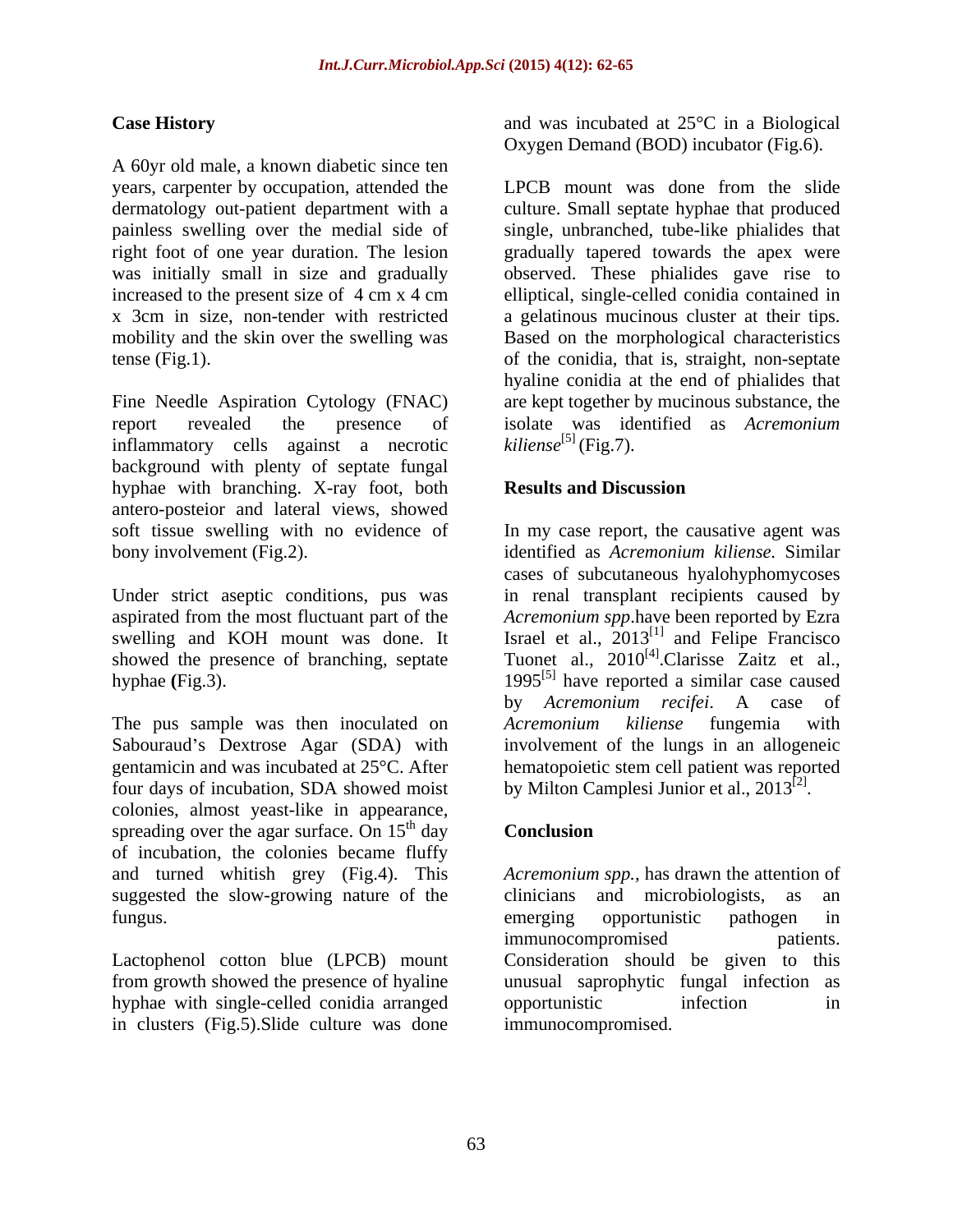### *Int.J.Curr.Microbiol.App.Sci* **(2015) 4(12): 62-65**

**Fig.1** Swelling Over the Medial Side of Right Foot

**Fig.2** X-ray Foot showed Soft Tissue Swelling with No Evidence of Bony Involvement



**Fig.3** DirectKOH Mount Showed Branching, Septate Hyphae



Fig.4 Sabouraud's Dextrose Agar with Fluffy Greyish-White Colonies